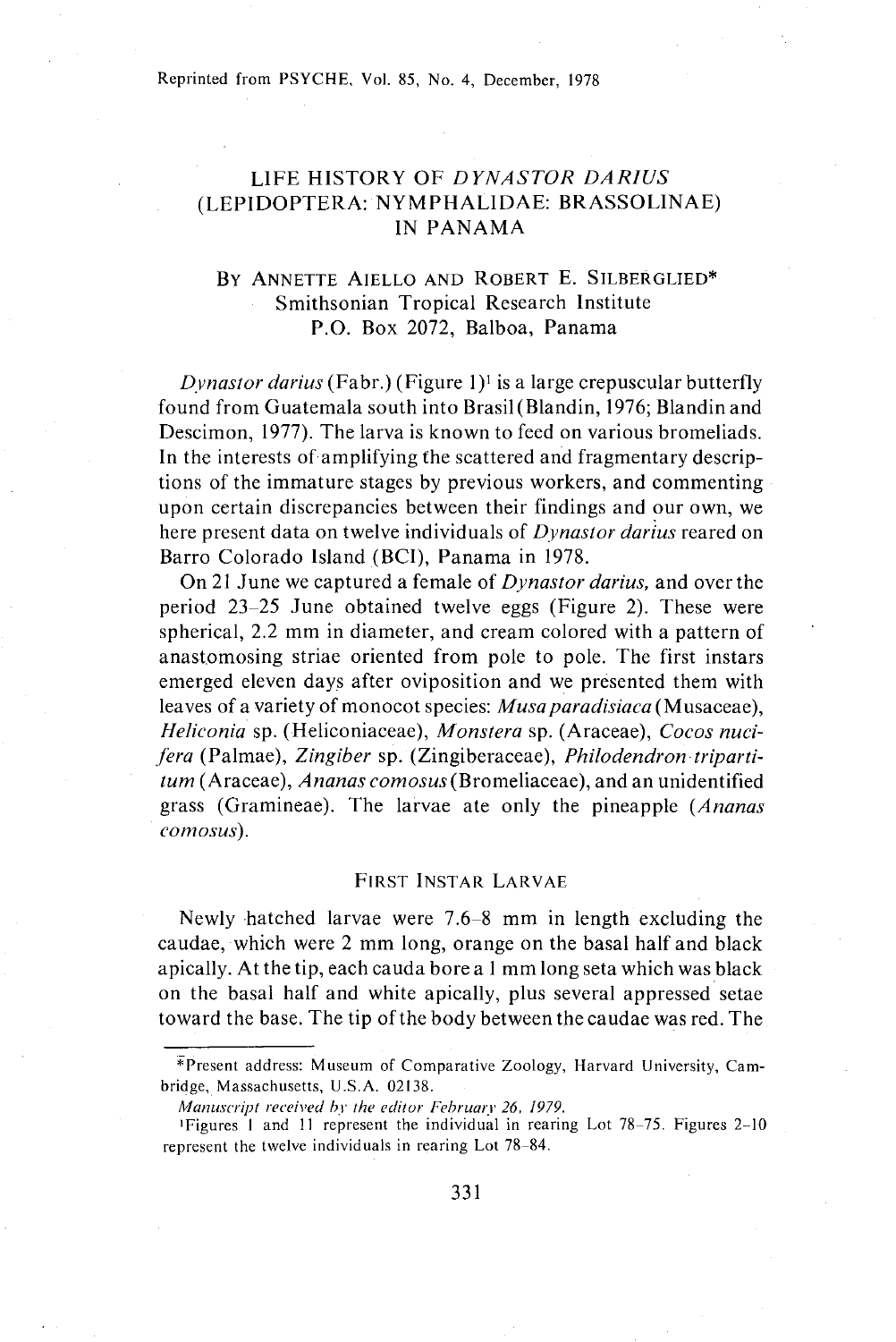

Figure 1. *Dynastor darius,* adult male. Left: dorsal; Right: ventral. Scale = 20 mm.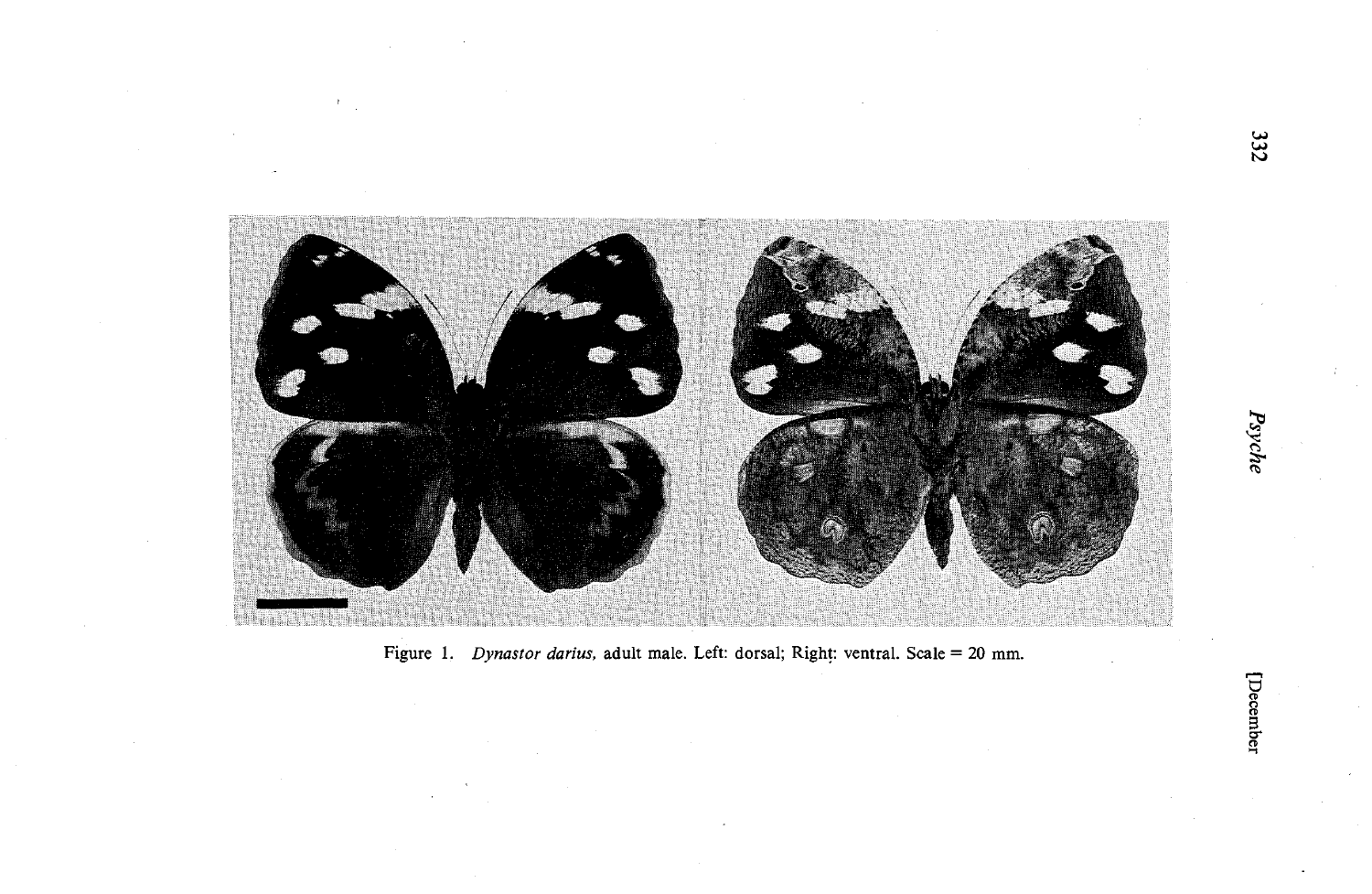head capsule (Figure 9, A and B) displayed a complex pattern of beige, brown, and black, almost obscured by a dense covering of 1 mm long black, plumose setae. Four pairs of low bumps marked the positions where horns appeared in the second instar.

Before taking their first meal, each larva (Figure 4) had a redbrown dorsal stripe plus four yellow and three red-brown lateral stripes, and an oval red dorsal spot (Figure 7A) between abdominal segments 3 and 4. After feeding and expanding, the larval stripes (Figure 5) became green and yellow, with several extra yellow stripes appearing between old ones. The dorsal spot became black, flanked on the sides with red and orange, and bordered on each end with orange and white (Figure 7B). A second and much smaller dorsal spot, white at the anterior end and black posteriorly, appeared between abdominal segments 5 and 6. The positions of these spots correspond to positions  $6-7$ , and  $8-9$  of the system used by Burmeister (1873) and Müller (1886) who numbered thoracic and abdominal segments as one series.

A pinkish red eversible gland (Figure 3), located ventrally on the prothorax between the legs and head, became particularly evident in later instars. When disturbed, larvae reared up and waved from side to side, emitting a pineapple-like odor that seemed to come from the large everted gland.

#### FURTHER LARVAL DEVELOPMENT

#### *Number of instars*

Although larvae were reared separately and given food *ad libitum,* the number of instars varied among the ten individuals surviving to pupation. Three reached pupation after completing five instars, six after six instars, and one after seven. Due to this variability in development, larval size could not be used to identify instar number  $-($ Figure 6).

#### *Development time*

For the eight individuals surviving to adulthood<sup>2</sup>, average development time, from oviposition to eclosion, was 80.9 days (range: 73–88 days, s: 6.6 days,  $N = 8$ ). The amount of time spent in each stage by each individual is shown graphically in Figure 8. The average time

<sup>&#</sup>x27;Of the remaining four, one died as a first instar, one sixth instar was killed for preservation, and two underwent poor pupations.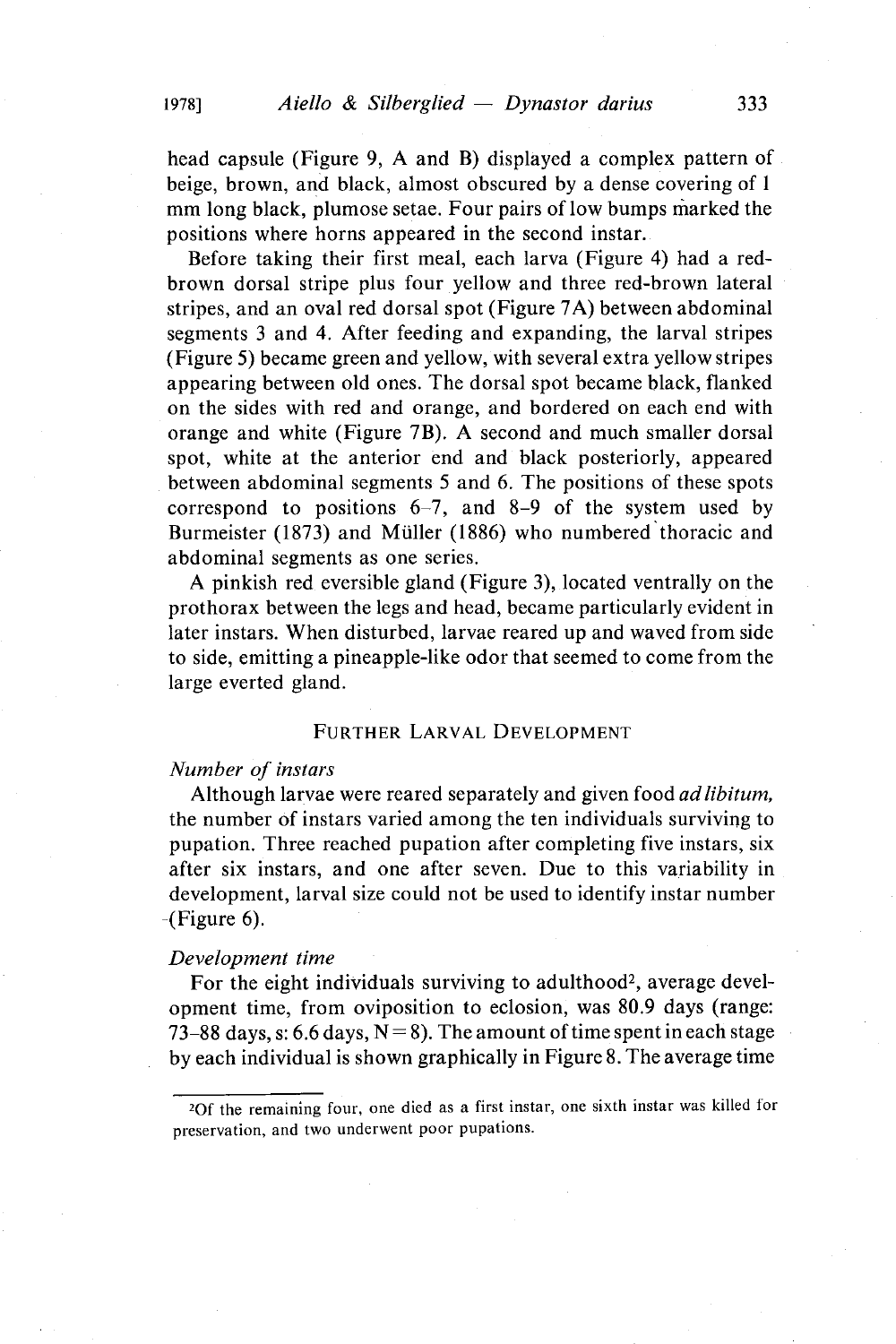

Figures 2 and 3. 2. Eggs. Scale = 1 mm. 3. Fifth instar larva (individual no. 4) displaying everted prothoracic gland. Scale = 2 mm.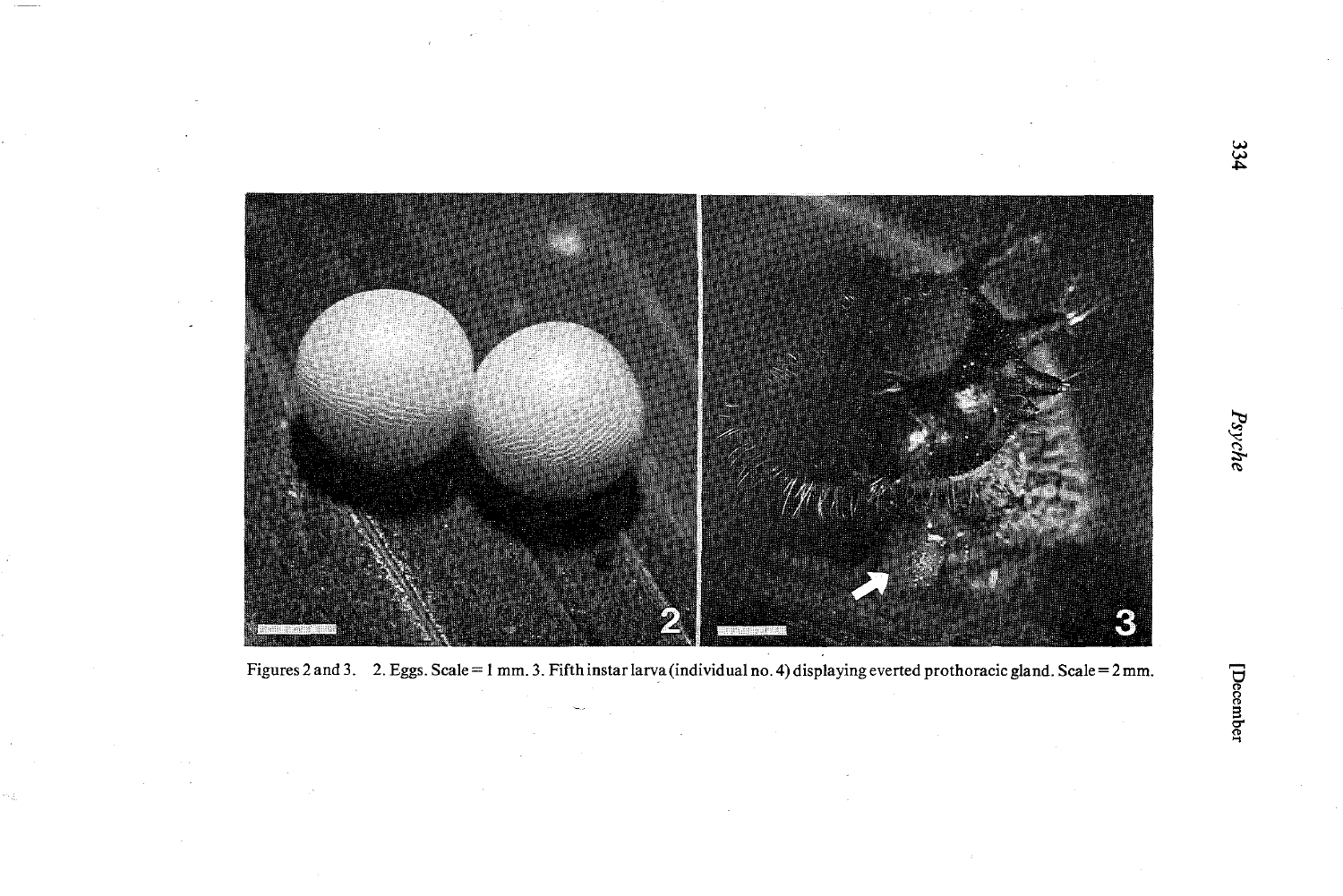

Figures 4-6. 4. Early first instarlarva(individual no. 1).5. Latefirst instarlarva(no. 1).6. Fifth instarlarvae(no. I (smaIl) and no. 4 (large)). Note that no, 4 has "final" instar head capsule. All scales = 3 mm.

335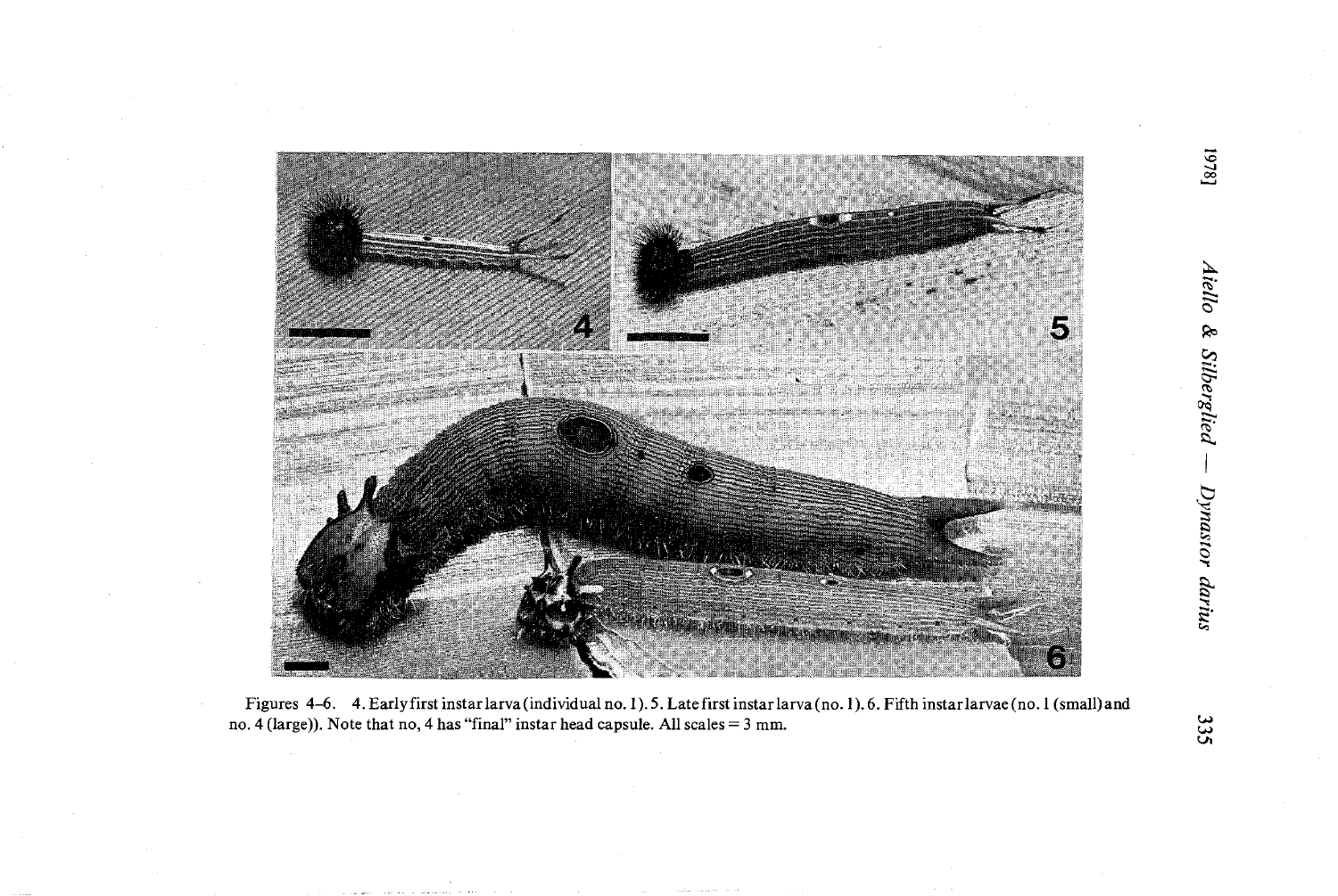

Figure 7. Dorsal spot at junction of abdominal segments 3 and 4. A: early first instar (individual no. I); B: latefirst instar(no. I); C: fourth instar(no. 8); D: early fifth instar (no. 4); E: late fifth instar (no. 12). Scale =  $2 \text{ mm}$ .

spent in any given instar was 9.6 days (range 6-16 days, s: 2.4 days,  $N = 63$ ). Every larva spent four days molting from each instar to the next: new cuticle formation occurred during the first two days, ecdysis took place on the thrid day, and by the end of the fourth day the new cuticle had hardened. No feeding took place during these four-day periods. These data reveal that the larvae were engaged in molting-related activities approximately  $40\%$  of the time, and feeding and resting 60% of the time.

## *Head capsule*

Beginning with the second instar, the head bore four pairs of horns (Figure 9, C and D) radiating from it in a transverse plane perpendicular to the body axis. The larger and most dorsal two pairs were slightly expanded towards their rounded tips, while the smaller and more lateral two pairs were conical. The fine white simple setae which covered the head did not obscure pattern details. Setae on the horns were longer and projected from their tips.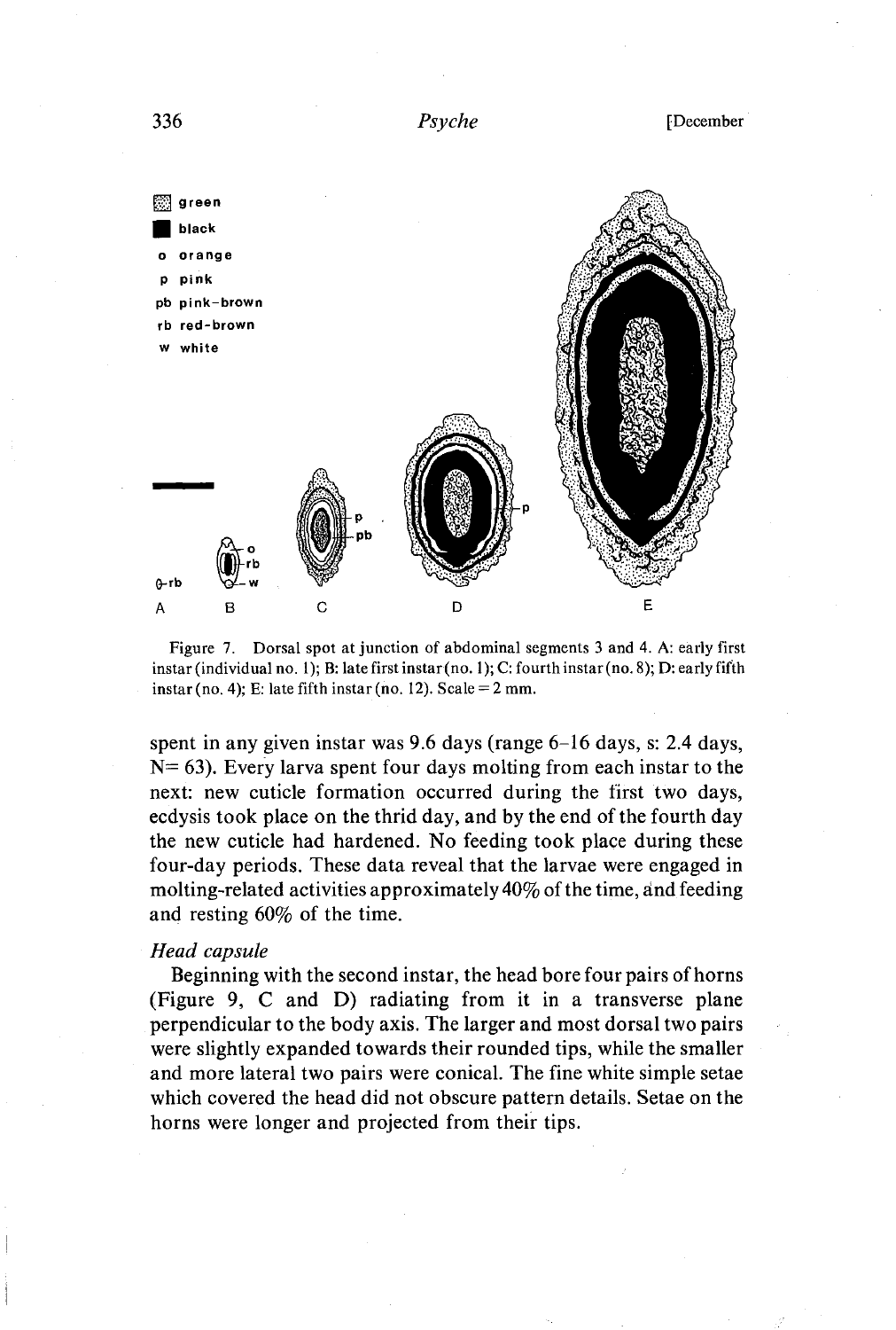

Figure 8. Comparative development of twelve individuals, four of which  $(1, 5, 6,$  and 9) did not survive to adult.  $E =$  egg; number in rectangles = instar number;  $P =$  pupa.

 $[8L61$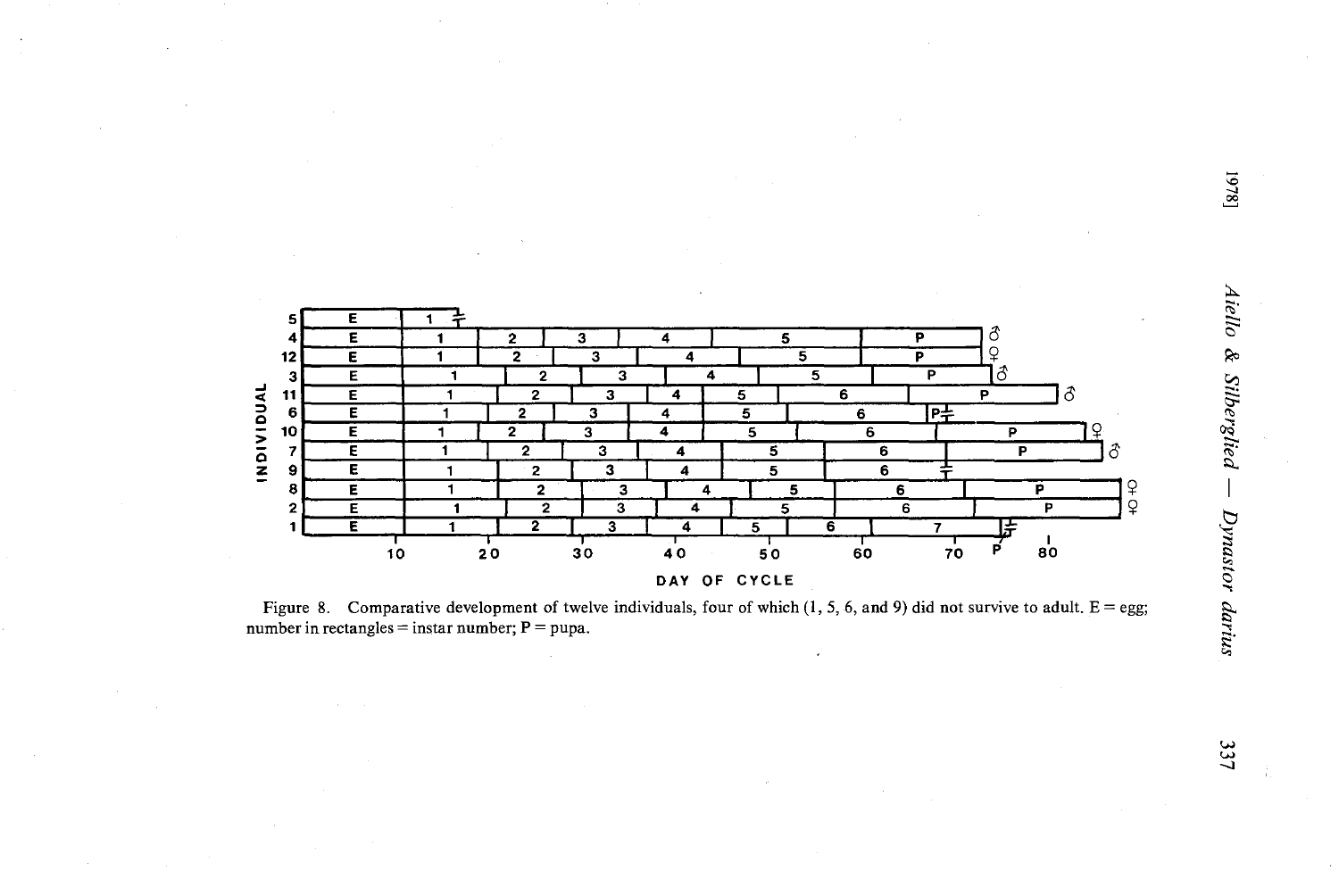The complex beige, brown, and black head pattern of the second instar persisted through all succeeding instars except the final one. With the final instar, regardless of the number of previous instars, the head capsule took on a new, less complex pattern (Figure 9, E and F) of brown and black. All larvae which attained this new head pattern pupated at their next molt.

Head capsule widths, measured for all instars of each individual, ,indicate that size variation increased with each succeeding instar (Figure 10). However, the final instar, regardless of number  $(5th, 6th,$ 7th), showed slightly less size variation than did the next to last instar, suggesting that once a larva has reached a certain critical size it molts to the final instar, and from there to the pupa.

## *Body*

With growth, the body colors underwent gradual change and additional stripes were added continually. The yellow and green stripes passed through a pale and dark green stage, and finally became dark brown and dark green. **In** mature larvae they anastomosed slightly.

The large dorsal spot changed from the pattern described for the first instar, to one with a greenish and black center, ringed with black, followed by pink-brown, pink, green, black (narrow), and green (Figure 7C). This pattern gave way to one with a black and green reticulated center, ringed with black (wide), pink (narrow), black (narrow), green (narrow), black (narrow), and green (medium) (Figure 7D). **In** mature larvae, the central black and green reticulate pattern was surrounded by a wide black ring, followed by rings of green, black, green, black (narrow and irregular), and green (wide) (Figure 7E).

The smaller dorsal spot also changed with growth. Gradually the anterior white portion expanded and encircled the black, and the center became reticu)ated black and white. By maturity the small spot had become an exact miniature of the larger one.

As larvae reached their full size, four smaller spots appeared, at the junctions of abdominal segments  $1-2$ ,  $2-3$ ,  $4-5$ , and  $6-7$ . Initially these spots were red-brown, but later changed to black. **In** addition, the nine pairs of spiracles showed as black spots along the sides of the body (prothorax, abdominal segments 1 through 8).

## *Caudae*

From the second instar on, the caudae lacked apical setae, and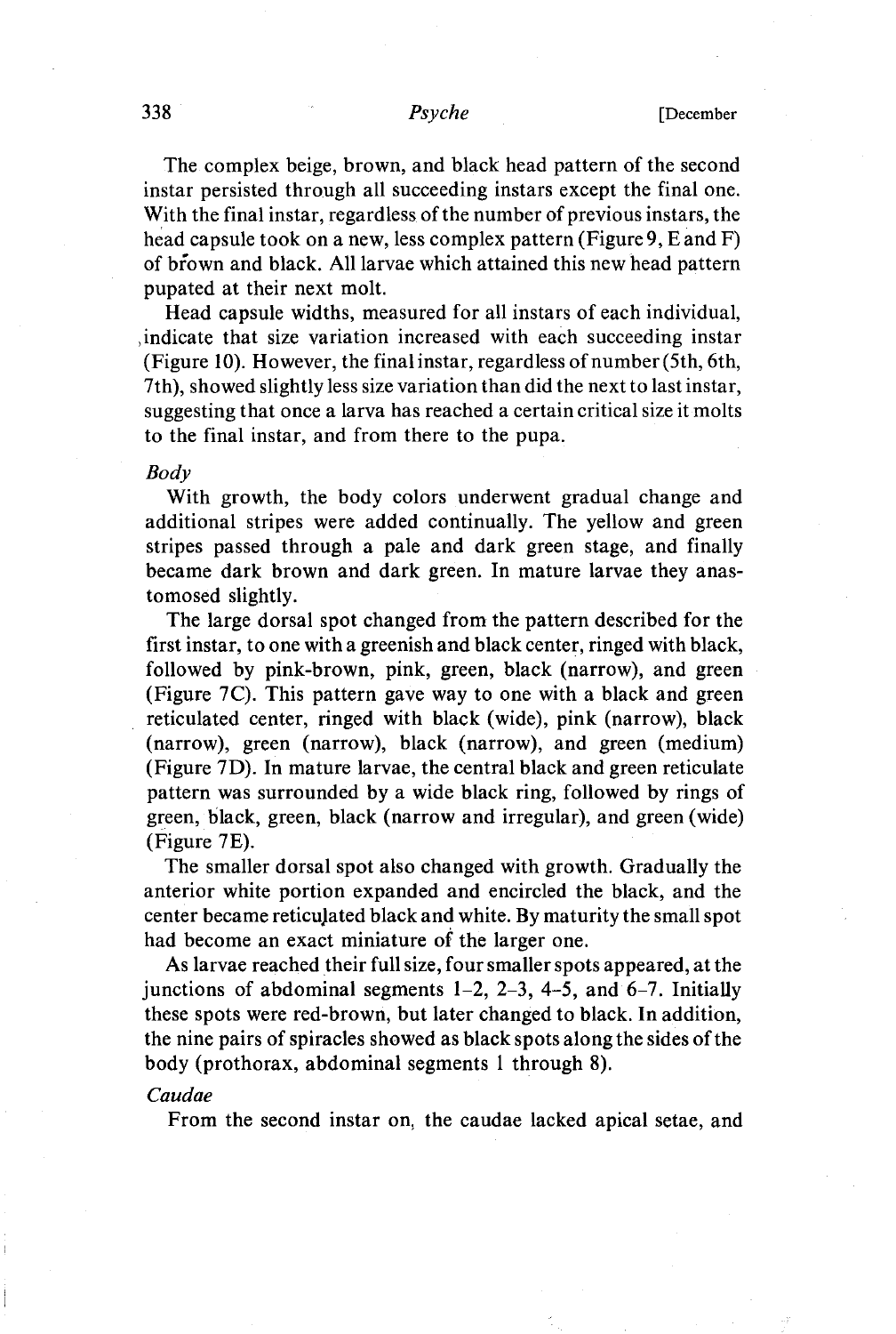

Figure 9. Head capsules of larva no. 3. Lateral  $(A, C, E)$  and frontal  $(B, D, F)$  views of instars one  $(A, B)$ , two  $(C, D)$ , and five  $(E, F)$ . Scale = 2 mm.

were covered with short appressed setae. With growth the caudae became shorter in proportion to the body, and widened basally, approaching a conical shape in large larvae. Meanwhile, the black portion decreased until only the tips of the caudae were dark. The orange changed to red-brown and at last to dark brown, and the red area disappeared from the tip of the abdomen.

## *Pupation*

Pupation and the processes leading to it took four days. During the first day, the larvae stopped eating, turned dark brown, emptied their guts, and shortened their bodies. The second day was spent crawling upon a support and spinning a silk stalk. During the third day, larvae grasped the stalk with their anal prolegs and hung upside down, and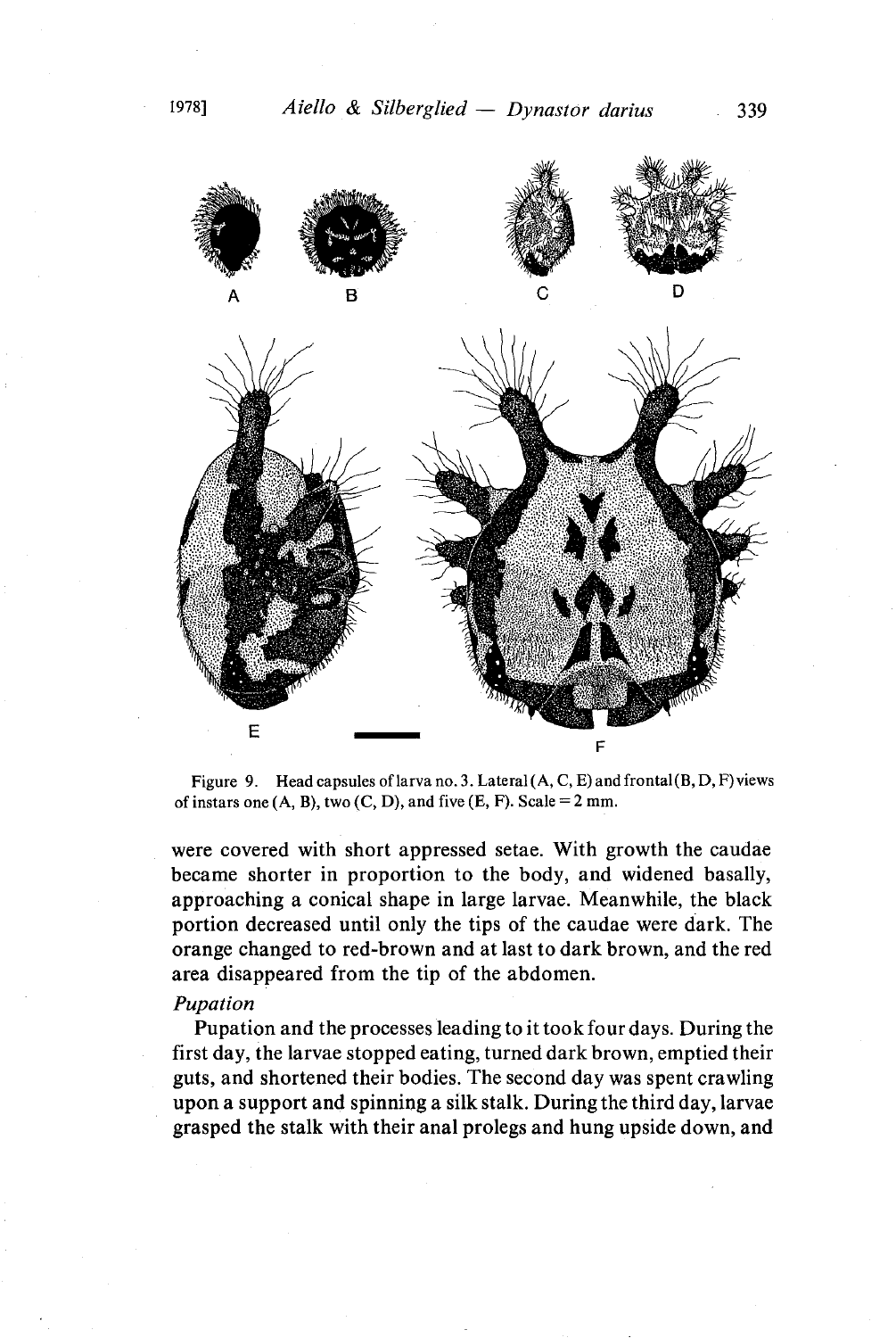



on the morning of the fourth day they shed the last larval skin. By the evening of the fourth day, the pupae were hardened and darkened.

# *Pupa*

Based on the eleven individuals available to us, the pupa (Figure 11) of *Dynastor darius* is about 4 cm long and bears a remarkable resemblance to the head of a snake. Its brown, beige, and whitish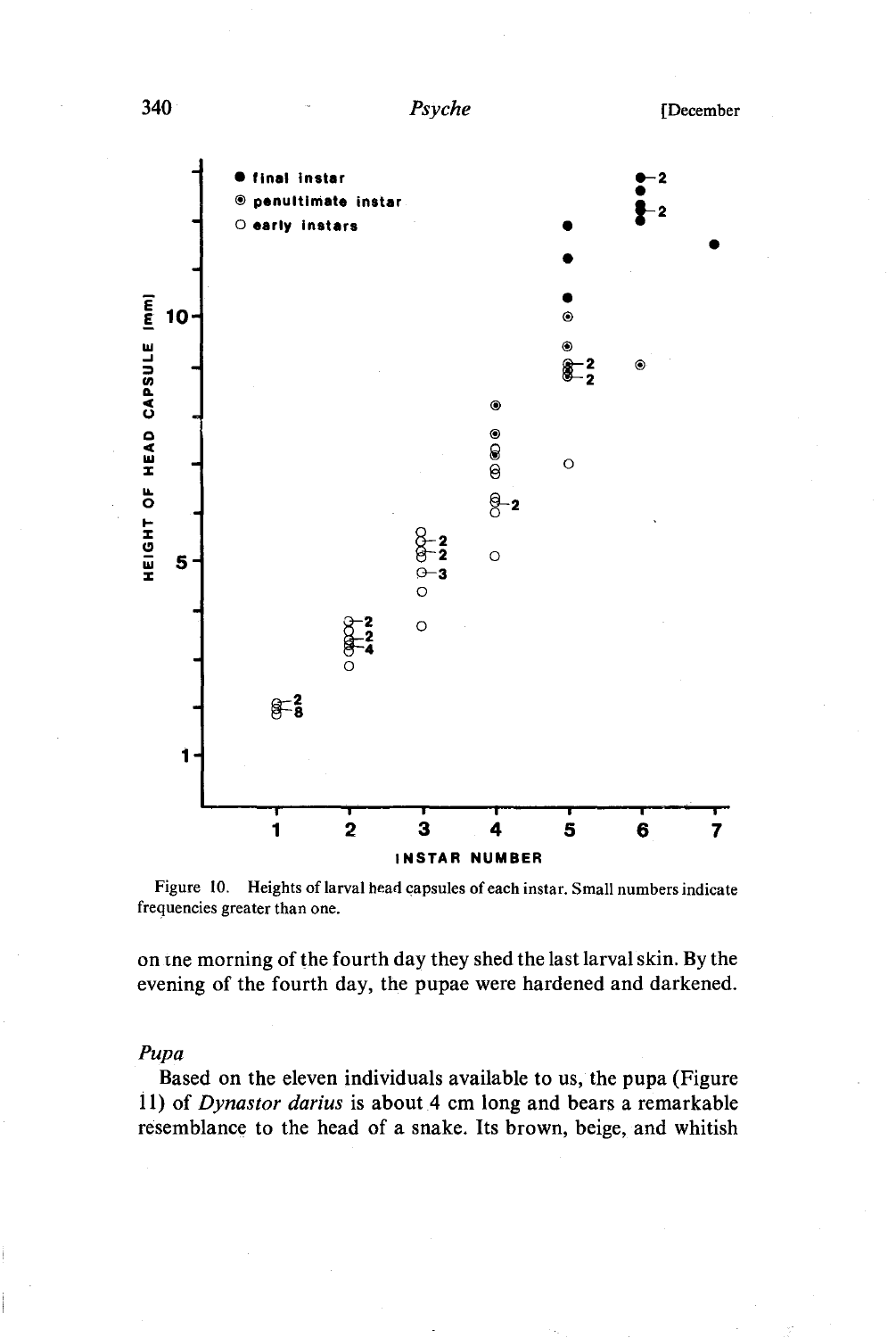



1978]

*Aiello* & *Silberglied* - *Dynastor darius*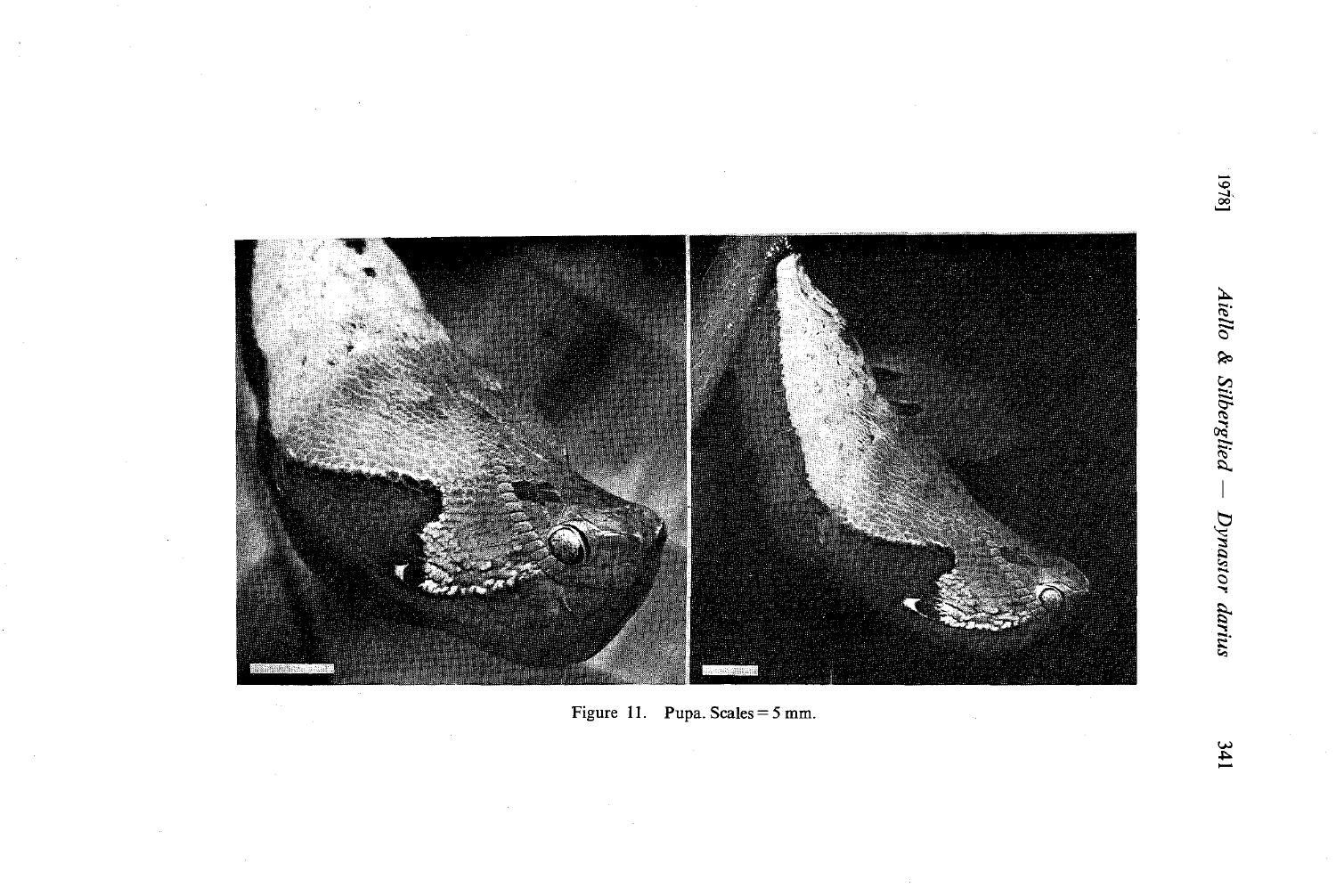pattern, coupled with the constriction across the wings, the false ,cales beneath, the snake-like eyes (located where the true eyes ofthe adult butterfly will form), and large size give a very convincing illusion of snakeness, despite the fact that the eyes are in the "wrong" position for snake eyes. The question which arises when trying to understand such resemblances, is, "what good does it do to mimic a snake if, during those precious moments when your surprised predator hesitates, you cannot carry through by turning and running?" The answer may be that the predator itself turns and flees after suddenly coming face-to-face with a realistic "snake" that waves violently back and forth, as does the pupa of *Dynastor darius* when disturbed.

Like many brassoline pupae, the pupa of *Dynastor darius* has two lateral pairs of keels. The first begins on the outer margin of the wing very near the tornus, and runs across the wing perpendicular to the outer margin, ending at the edge of the discal cell. The second begins near the midpoint of the inner margin and follows that margin to the base of the wing.

The ground color of the pupa is whitish. The ventral side is irregularly striped with fine brown longitudinal lines which become more dense along a line following the spiracles. These lines fade into pseudo-reptilian scaling toward the anterior end of the pupa. Dorsally, the abdomen bears a complex brown pattern of fine lines and spots, which ends abruptly at its interface with the darker, ventral pattern.

The fore wings (concealing the hind wings) are covered with reticulations, which are beige except at the tornal angle where they are brown. The dark tornal angle lies between the keels and is marked off sharply from the rest of the wing by a dark brown line which begins at the midpoint of the inner margin (beginning of the second keel), runs perpendicular to it until reaching the end of the first keel, then turns sharply, following that keel to the outer margin where it joins the dark line which follows the spiracles.

The eye is beige with tiny black spots and is surrounded by a fine black line.

The pupal stage lasts an average of 15.1 days (range: 13-17 days, s: 1.8 days,  $N = 8$ ). The day before eclosion, the pupa turns dark brown. The dorsal pattern of the fore wings begins to show through the pupal integument several hours before emergence of the adult butterfly.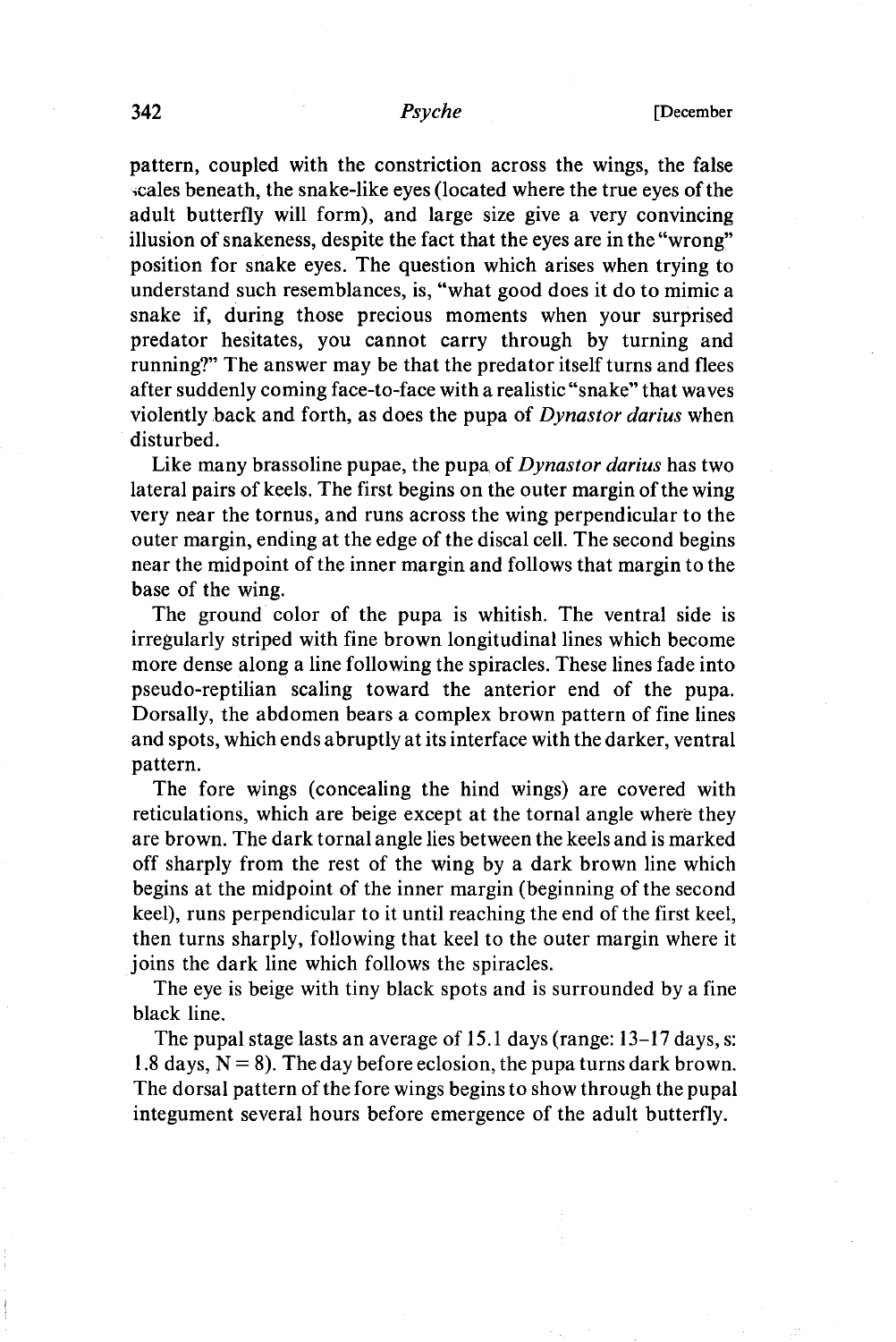# **DISCUSSION**

# *The life cycle*

Burmeister's (1873) brief description and figure of a last instar larva of *Dynastor darius* from Rio de Janeiro agrees with our observations in all important respects, differing only slightly in details of the dorsal spots and the color of the head. The dorsal spots of Burmeister's larva were described as "oval eyes, black, with a yellowish pupil, surrounded by a white outer margin, bordered with black." It is not surprising that descriptions of the complex and ever changing dorsal spots would vary. The black and green reticulated center might be interpreted as dull yellow from a distance, the dark green or brown might be seen as black, and the outermost green rings, which blend with the pattern of the rest of the body could easily be overlooked. The head of Burmeister's specimen was "yellow-brown with a large dark maroon spot on each side immediately in front of the horns which are of the same color." His observations may have been made from a newly molted, partially darkened individual, or Brasilian specimens might be paler than Panamanian ones.

During a long visit to southern Brasil, Müller (1886) reared *Dynastor darius* from egg to adult, but did not describe the egg. His larva passed through five instars, the period from hatching to adult lasting 71 days. His detailed description notes changes in the dorsal spots and in the exact number of stripes present on the body. Our larvae showed considerable variation in number of body stripes among individuals of the same size. Müller's first instar was "redbrown and white," in contrast to ours which were red-brown and yellow. As did Burmeister, Muller also described the dorsal spots as having a yellow center. His pupa was "greenish white with very dense, fine, irregular long brown stripes." All eleven of our pupae were brown. Perhaps the pupal color varies geographically, genetically, or depends upon light conditions during or prior to pupation.

Rothschild (1916) briefly described and figured the last instar larva and pupa of *Dynastor darius* from an unpublished sketch by E. Hartgen, in the Tring Museum Library. The larva, as far as can be determined, was essentially the same as ours. Rothschild's figure of the "deep grass-green" pupa is difficult to interpret; the wings appear to cover the dorsal rather than the ventral side of the body. Being a figure from a sketch, perhaps something was lost in translation.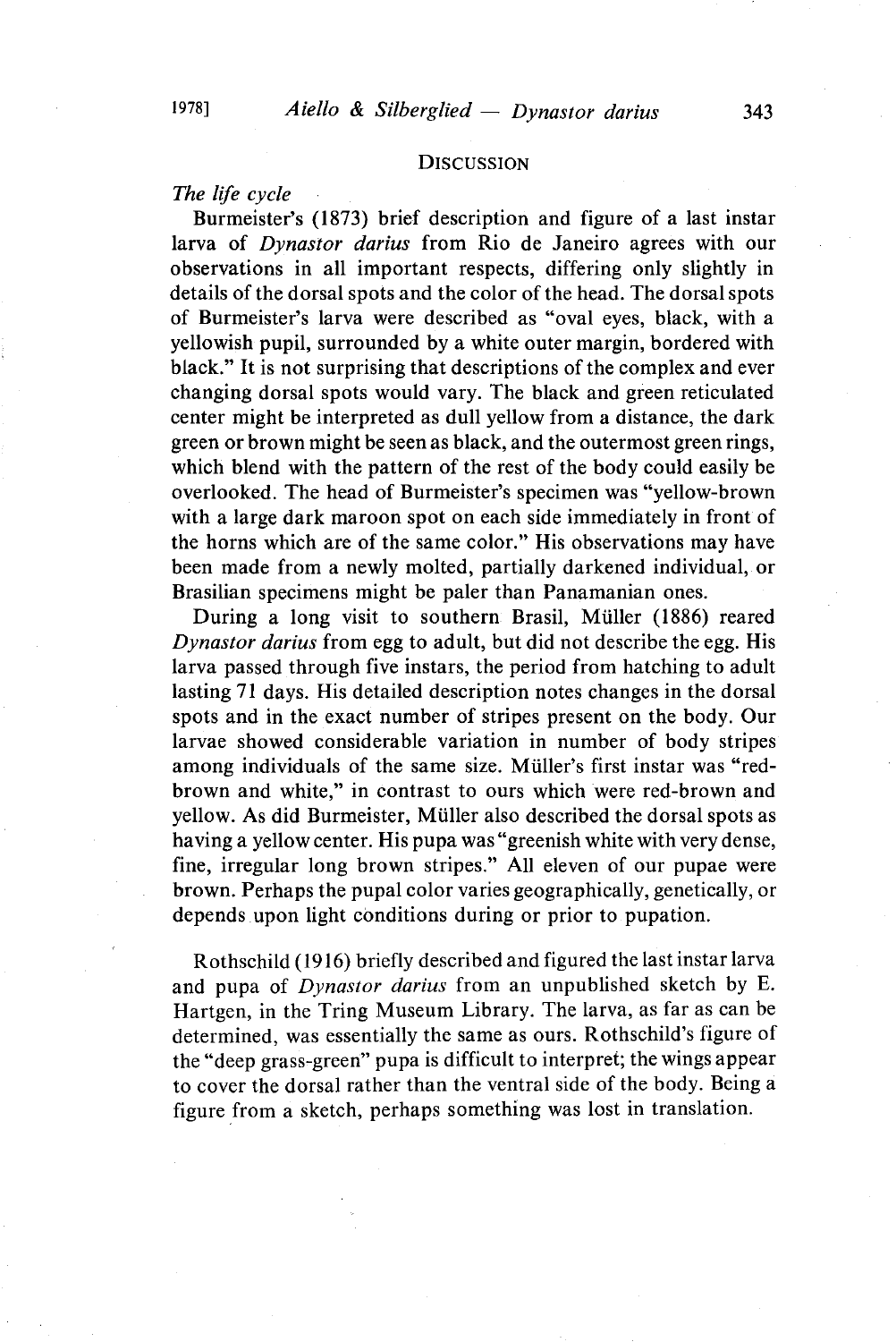None of these authors made reference to the snake-like appearance of the pupa. The resemblance may not be so obvious in green pupae.

#### *Ontogenetic variability*

With respect to the number of instars of *Dynastor darius,* the situation may be similar to that of *Manduca sexta* (Sphingidae). The larvae of M. *sexta* initiate the sequence of events leading to pupation at a critical weight, independent of the rate of growth (Nijhout and Williams, 1974a, 1974b). Like *Manduca, Dynastor* exhibits variability in the number of larval instars, corresponding with variability in growth rate, and it appears that the larvae commit themselves to pupation when a critical size is reached. In contrast to *Manduca* however, commitment in *Dynastor* may take place during the next to last instar, as evidenced by the fact that the final instar always has a head capsule pattern different from that of previous instars. Another possibility is that there may be two commitments: one to the final head capsule pattern, and another to pupation.

Preserved material (head capsules, pupal skins, adults, and larvae in alcohol) of *Dynastor darius*, upon which this study was based, labeled as Lots 78-75 (an individual collected as a pupa) and 78-84 (reared from eggs), has been deposited in the Museum of Comparative Zoology, Harvard University.

We would like to thank the Smithsonian Tropical Research Institute, Panama, for use of their facilities, Mr. Gary Stump for locating a wild pupa of *Dynastor darius* on BCI, Mr. Nigel Franksfor assisting with rearing, Mr. Gordon B. Small for identification of the butterfly, and Mr. Norman Woodley for reading the manuscript.

#### **REFERENCES**

BLANDIN, P.

1976. La distribution des Brassolinae (Lepidoptera-Satyridae). Faits et problemes. pp. 161-218. *In* H. Decimon, ed., Biogeographie et Evolution en Amerique Tropicale, Pub!. Lab. Zoo!. de l'Ecole Normale Superieure No.9.

BLANDIN, P. AND DESCIMON, H.

1977. Contribution a la connaissance des Lépidoptères de l'équateur. Nouvelles données sur les Brassolinae [Nymphalidae] de l'occidente. Annls. Soc. ent. Fr., (N.S.) 13: 75-88.

BURMEISTER, H.

1873. De Morphonides Bresiliens. Rev. Mag. Zoo!. Pure et App!., (3)1: 17-47.